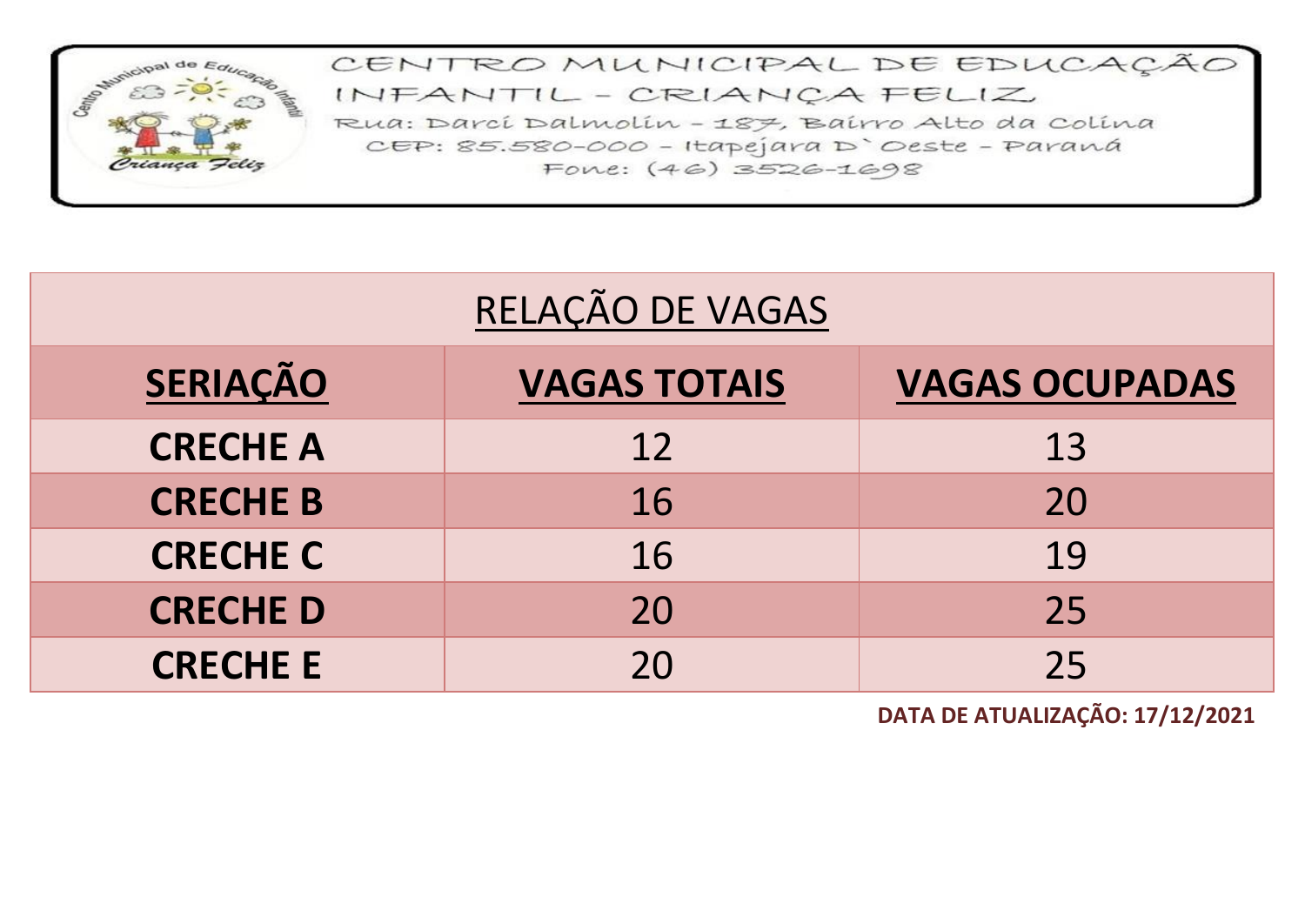## **LISTA DE ESPERA PARA VAGAS EM CRECHES E ESCOLAS MUNICIPAIS – ITAPEJARA D'OESTE**

### **LEI FEDERAL Nº 8.069/1990 LEI FEDERAL N° 13.005/2014 LEI FEDERAL N° 9.394/1996 CRITÉRIO: DATA DE CADASTRO**

Data de atualização: **17/12/2021**

| <b>CRECHE A</b> |                        |                        |                                      |                 |                |                              |  |  |  |  |
|-----------------|------------------------|------------------------|--------------------------------------|-----------------|----------------|------------------------------|--|--|--|--|
|                 |                        |                        | <b>LISTA GERAL</b>                   |                 |                |                              |  |  |  |  |
|                 |                        |                        | <b>BERÇÁRIO</b>                      |                 |                |                              |  |  |  |  |
|                 |                        |                        | 06 MESES A 11 MESES                  |                 |                |                              |  |  |  |  |
| Nº              | <b>NOME DA CRIANÇA</b> | <b>DATA NASCIMENTO</b> | ATÉ 31/03<br><b>NOME DA MÃE</b>      | <b>DATA</b>     | <b>DATA</b>    | <b>OBSERVAÇÕES</b>           |  |  |  |  |
|                 |                        |                        |                                      | <b>CADASTRO</b> | <b>CONTATO</b> |                              |  |  |  |  |
| $\mathbf{1}$    | M. P.                  | 08/05/2021             | JOSEANE VERA KOLTZ PETKOVICZ         | 22/06/2021      | 26/11/2021     | MATRÍCULA EFETIVADA          |  |  |  |  |
| 2               | E. M. F.               | 08/01/2021             | <b>CINTIA MARA MAKOSKI FERNANDES</b> | 29/07/2021      | 26/11/2021     | <b>MATRÍCULA EFETIVADA</b>   |  |  |  |  |
| 3               | A. M. D. J.            | 18/07/2021             | JANAINA DUTRA LOPES                  | 25/08/2021      | 26/11/2021     | MATRÍCULA EFETIVADA          |  |  |  |  |
| 4               | <b>B. C. W.</b>        | 27/04/2021             | DANIELE CRISTINA TAVARES CLEIN       | 14/09/2021      | 26/11/2021     | MATRÍCULA EFETIVADA          |  |  |  |  |
| 5               | J. V. B.               | 06/02/2021             | <b>RUTH APARECIDA GIUSTI</b>         | 17/09/2021      | 26/11/2021     | MATRÍCULA EFETIVADA          |  |  |  |  |
| 6               | M. V. B. F.            | 13/05/2021             | JAQUELINE CORREA BORGES              | 28/09/2021      | 26/11/2021     | MATRÍCULA EFETIVADA          |  |  |  |  |
| 7               | E. V. G. V.            | 13/04/2021             | <b>ELESSANDRA GASSNER</b>            | 13/10/2021      | 26/11/2021     | MATRÍCULA EFETIVADA          |  |  |  |  |
| 8               | H. B. DOS S.           | 12/08/2021             | <b>MICHELI BRESOLIN</b>              | 15/10/2021      | 26/11/2021     | MATRÍCULA EFETIVADA          |  |  |  |  |
| 9               | R. DA S. A.            | 07/03/2021             | TAIS AP. DOS SANTOS DA SILVA         | 17/10/2021      | 26/11/2021     | MATRÍCULA EFETIVADA          |  |  |  |  |
| 10              | S. P. V. DA S.         | 05/05/2021             | <b>ANA MARIA PRESTES GOBBI</b>       | 19/10/2021      | 26/11/2021     | MATRÍCULA EFETIVADA          |  |  |  |  |
| 11              | M. J. M. M.            | 11/03/2021             | LEIDISMAR DANIELA MOLINA BOLIVAR     | 25/10/2021      | 26/11/2021     | MATRÍCULA EFETIVADA          |  |  |  |  |
| 12              | Y. M.                  | 22/07/2021             | MARIA SIRLEI P. MACHADO REZENDE      | 25/10/2021      | 26/11/2021     | NÃO RESIDE MAIS NO MUNICÍPIO |  |  |  |  |
| 13              | M. J. P.               | 27/04/2021             | <b>NELTA JEAN</b>                    | 27/10/2021      | 26/11/2021     | <b>MATRÍCULA EFETIVADA</b>   |  |  |  |  |
| 14              | M. J. P.               | 27/04/2021             | <b>NELTA JEAN</b>                    | 27/10/2021      | 26/11/2021     | MATRÍCULA EFETIVADA          |  |  |  |  |
| 15              | G. C. L.               | 19/04/2021             | SUZANI RIBEIRO DE S. CARVALHO LEÃO   | 05/11/2021      | 29/11/2021     | DESISTIU DA VAGA             |  |  |  |  |
| 16              | H. L. B.               | 08/02/2021             | <b>RAQUEL LAVANDOSKI</b>             | 17/11/2021      | 26/11/2021     | MATRÍCULA EFETIVADA          |  |  |  |  |
| 17              | T. R. N. F.            | 18/05/2021             | <b>ANA CAROLINA FLECK</b>            | 17/11/2021      | 26/11/2021     | MATRÍCULA EFETIVADA          |  |  |  |  |
| 18              | M. A. DE O. F.         | 17/05/2021             | PATRÍCIA DE OLIVEIRA SOUZA           | 19/11/2021      | 26/11/2021     | MATRÍCULA EFETIVADA          |  |  |  |  |
| 19              | M. V. L. F.            | 03/01/2021             | <b>ALINE LAVANDOSKI</b>              | 19/11/2021      | 26/11/2021     | MATRÍCULA EFETIVADA          |  |  |  |  |
| 20              | . M. DA S. G.          | 03/08/2021             | <b>ARLETE DA SILVA MACHADO</b>       | 22/11/2021      | 06/12/2021     | NÃO LOCALIZADA               |  |  |  |  |
| 21              | C. S.                  | 23/06/2021             | <b>ANDRESSA ANTONIUTTI</b>           | 23/11/2021      | 06/12/2021     | MATRÍCULA EFETIVADA          |  |  |  |  |
| 22              | E. M. DE J. F.         | 17/07/2021             | <b>SUZANE DE JESUS BARBOSA LOPES</b> | 03/12/2021      | 26/11/2021     | MATRÍCULA EFETIVADA          |  |  |  |  |
| 23              | E. K. DE L.            | 02/01/2021             | HARIADNY SANTOS DE SOUZA             | 06/12/2021      | 26/11/2021     | MATRÍCULA EFETIVADA          |  |  |  |  |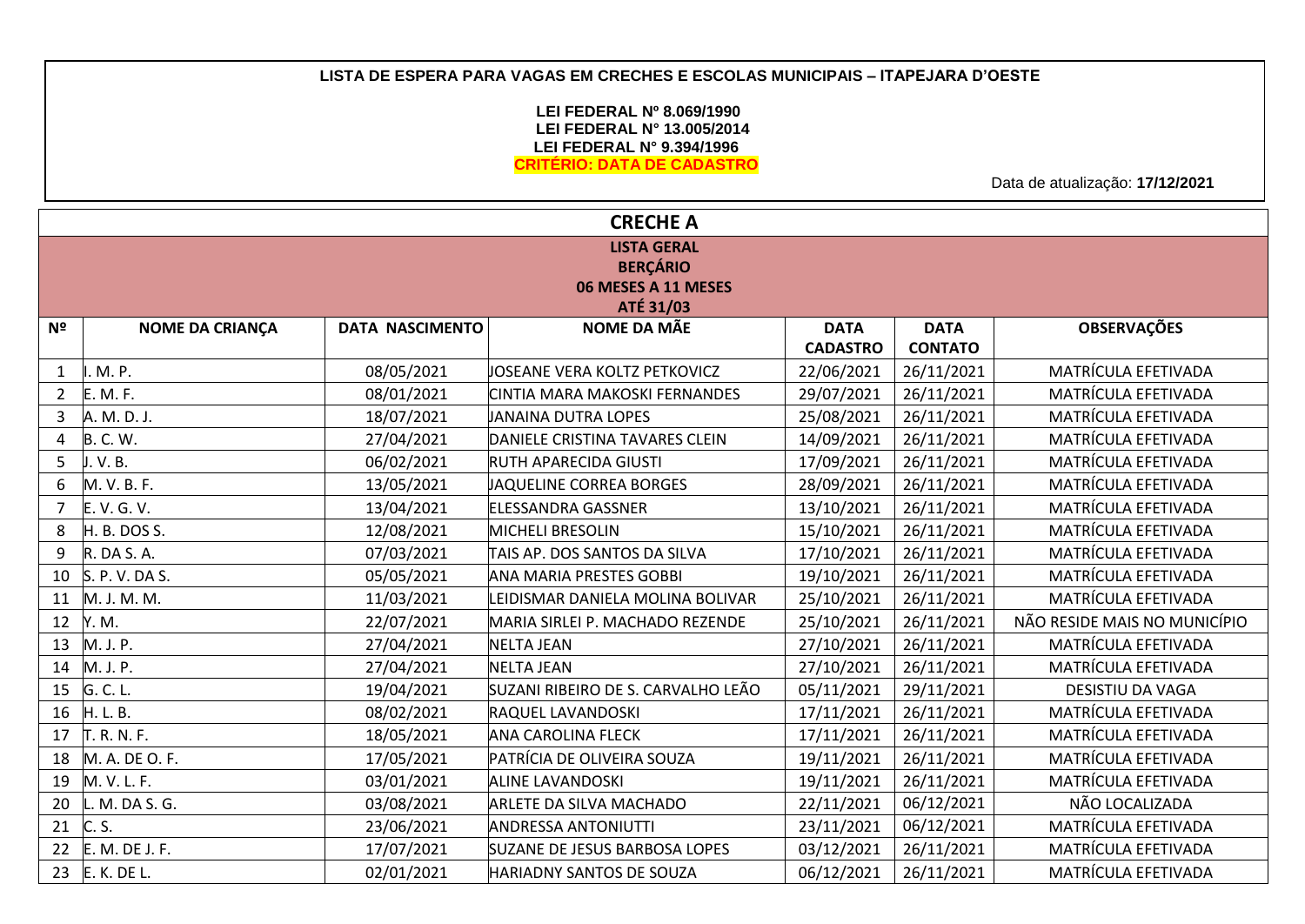#### **CRITÉRIOS PRIORITÁRIOS**

1 - FAMÍLIA EM QUE PAI E MÃE OU RESPONSÁVEL LEGAL TRABALHEM O DIA TODO, NA ORDEM DA MENOR PARA MAIOR RENDA FAMILIAR, COMBINADO COM A PRESENÇA DE ALGUMA NECESSIDADE **ESPECIAL** 

2 - FAMÍLIA EM QUE PAI E MÃE OU RESPONSÁVEL LEGAL TRABALHEM O DIA TODO, NA ORDEM DA MENOR PARA MAIOR RENDA FAMILIAR, COMBINADO COM A SITUAÇÃO MONOPARENTAL

3 - FAMÍLIA EM QUE PAI E MÃE OU RESPONSÁVEL LEGAL TRABALHEM O DIA TODO, NA ORDEM DA MENOR PARA MAIOR RENDA FAMILIAR, COMBINADO COM A SITUAÇÃO DE USUÁRIO DE ALGUM PROGRAMA SOCIAL

4 - FAMÍLIA EM QUE PAI E MÃE OU RESPONSÁVEL LEGAL TRABALHEM O DIA TODO, NA ORDEM DA MENOR PARA MAIOR RENDA FAMILIAR

5 - CRIANÇA PORTADORA DE DEFICIÊNCIA

6 - FAMÍLIA E CRIANÇAS BENEFICIÁRIAS DE PROGRAMAS SOCIAIS

| Nº I<br><b>NOME CRIANÇA</b> | DATA NASC. | <b>NOME DA MÃE</b>                        | <b>DATA CADASTRO</b> | <b>DATA CONTATO</b> | <b>OBSERVAÇÕES</b>           | 1 | $\overline{2}$ | 3  | $5\phantom{.0}$<br>4 | 67 |
|-----------------------------|------------|-------------------------------------------|----------------------|---------------------|------------------------------|---|----------------|----|----------------------|----|
| 1 E.V.G.V.                  |            | 13/04/2021 ELESSANDRA GASSNER             | 13/10/2021           | 26/11/2021          | MATRÍCULA EFETIVADA          |   |                |    |                      |    |
| 2 E. M. DE J. F.            |            | 17/07/2021 SUZANE DE JESUS BARBOSA LOPES  | 03/12/2021           | 26/11/2021          | MATRÍCULA EFETIVADA          |   |                | x  |                      |    |
| $3$ J.V.B.                  |            | 06/02/2021 RUTH APARECIDA GIUSTI          | 17/09/2021           | 26/11/2021          | MATRÍCULA EFETIVADA          |   |                | х  |                      |    |
| 4 S. P. V. DA S.            |            | 05/05/2021 ANA MARIA PRESTES GOBBI        | 19/10/2021           | 26/11/2021          | MATRÍCULA EFETIVADA          |   |                | X  |                      |    |
| 5 R. DA S. A.               |            | 07/03/2021 TAIS AP. DOS SANTOS DA SILVA   | 17/10/2021           | 26/11/2021          | MATRÍCULA EFETIVADA          |   |                | х  |                      |    |
| 6 $H. L. B.$                |            | 08/02/2021RAQUEL LAVANDOSKI               | 17/11/2021           | 26/11/2021          | MATRÍCULA EFETIVADA          |   |                | x  |                      |    |
| 7 H. B. DOS S.              |            | 12/08/2021 MICHELI BRESOLIN               | 15/10/2021           | 26/11/2021          | MATRÍCULA EFETIVADA          |   |                | X  |                      |    |
| 8 I. M. P.                  |            | 08/05/2021 JOSEANE VERA KOLTZ PETKOVICZ   | 22/06/2021           | 26/11/2021          | MATRÍCULA EFETIVADA          |   |                | Х  |                      |    |
| 9 G.C.L.                    |            | 19/04/2021 SUZANI RIBEIRO DE S. C. LEÃO   | 05/11/2021           | 29/11/2021          | DESISTIU DA VAGA             |   |                | x  |                      |    |
| 10B.C.W.                    |            | 27/04/2021 DANIELE CRISTINA TAVARES CLEIN | 14/09/2021           | 26/11/2021          | MATRÍCULA EFETIVADA          |   |                | X. |                      |    |
| 11E. M. F.                  |            | 08/01/2021 CINTIA MARA M. FERNANDES       | 29/07/2021           | 26/11/2021          | MATRÍCULA EFETIVADA          |   |                |    |                      |    |
| 12 M. V. B. F.              |            | 13/05/2021 JAQUELINE CORREA BORGES        | 28/09/2021           | 26/11/2021          | MATRÍCULA EFETIVADA          |   |                |    |                      |    |
| 13A. M. D. J.               |            | 18/07/2021 JANAINA DUTRA LOPES            | 25/08/2021           | 26/11/2021          | MATRÍCULA EFETIVADA          |   |                |    |                      |    |
| 14M. J. M. M.               |            | 11/03/2021 LEIDISMAR DANIELA M. BOLIVAR   | 25/10/2021           | 26/11/2021          | MATRÍCULA EFETIVADA          |   |                |    |                      |    |
| 15Y.M.                      |            | 22/07/2021 MARIA SIRLEI P. M. REZENDE     | 25/10/2021           | 26/11/2021          | NÃO RESIDE MAIS NO MUNICÍPIO |   |                |    |                      |    |
| 16 <sub>M. J. P.</sub>      |            | 27/04/2021 NELTA JEAN                     | 27/10/2021           | 26/11/2021          | MATRÍCULA EFETIVADA          |   |                |    |                      |    |
| 17 M. J. P.                 |            | 27/04/2021 NELTA JEAN                     | 27/10/2021           | 26/11/2021          | MATRÍCULA EFETIVADA          |   |                |    |                      |    |
| 18 <sub>T</sub> . R. N. F.  |            | 18/05/2021 ANA CAROLINA FLECK             | 17/11/2021           | 26/11/2021          | MATRÍCULA EFETIVADA          |   |                |    |                      |    |
| 19M. A. DE O. F.            |            | 17/05/2021 PATRÍCIA DE OLIVEIRA SOUZA     | 19/11/2021           | 26/11/2021          | MATRÍCULA EFETIVADA          |   |                |    |                      |    |
| 20M. V. L. F.               |            | 03/01/2021 ALINE LAVANDOSKI               | 19/11/2021           | 26/11/2021          | MATRÍCULA EFETIVADA          |   |                |    |                      |    |
| 21L. M. DA S. G.            |            | 03/08/2021 ARLETE DA SILVA MACHADO        | 22/11/2021           | 06/12/2021          | NÃO LOCALIZADA               |   |                |    |                      |    |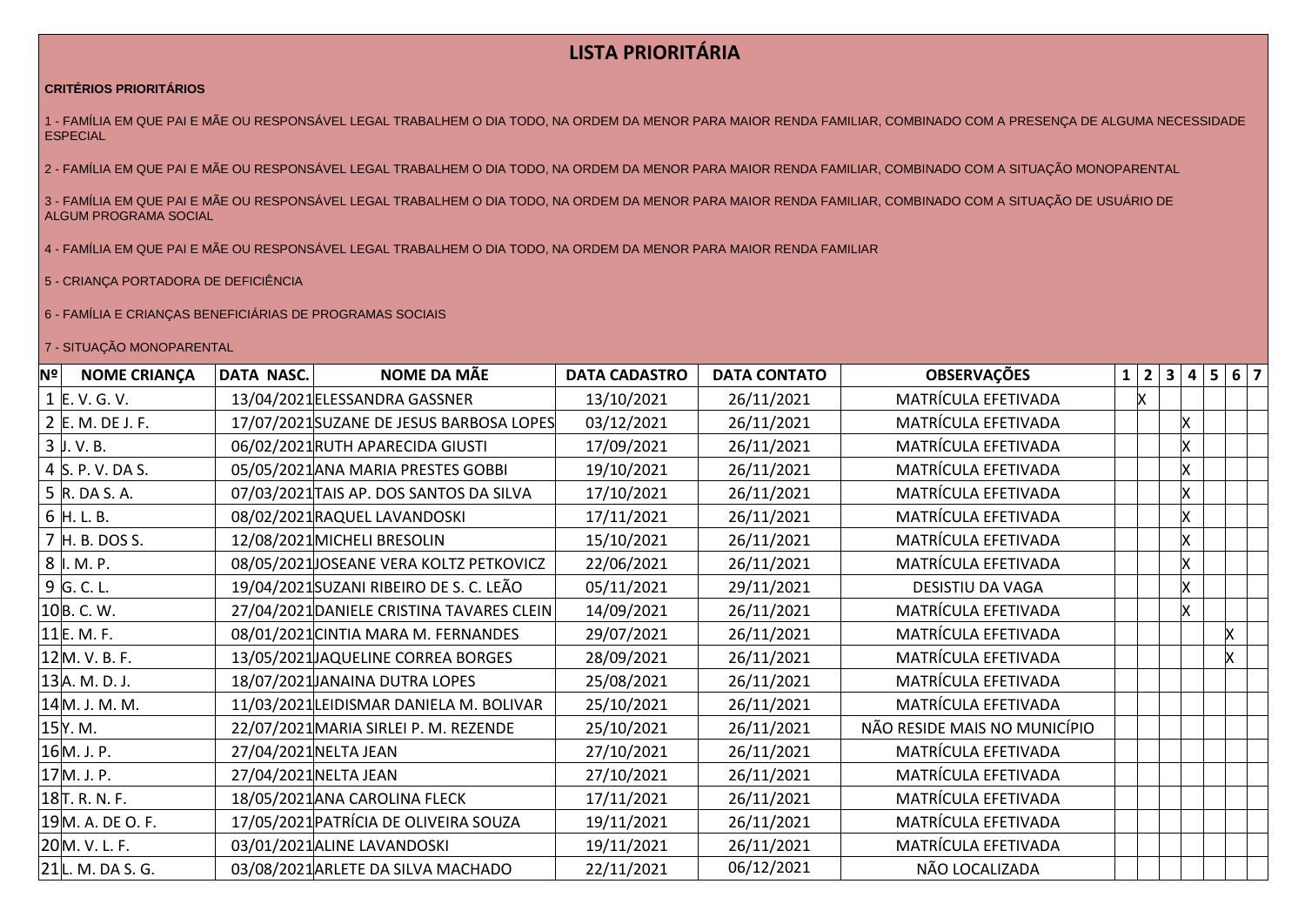| 22 C.S.       | 23/06/2021 ANDRESSA ANTONIUTTI      | 23/11/2021 | 06/12/2021 | MATRÍCULA EFETIVADA |  |  |  |
|---------------|-------------------------------------|------------|------------|---------------------|--|--|--|
| 23E. K. DE L. | 02/01/2021 HARIADNY SANTOS DE SOUZA | 06/12/2021 | 26/11/2021 | MATRÍCULA EFETIVADA |  |  |  |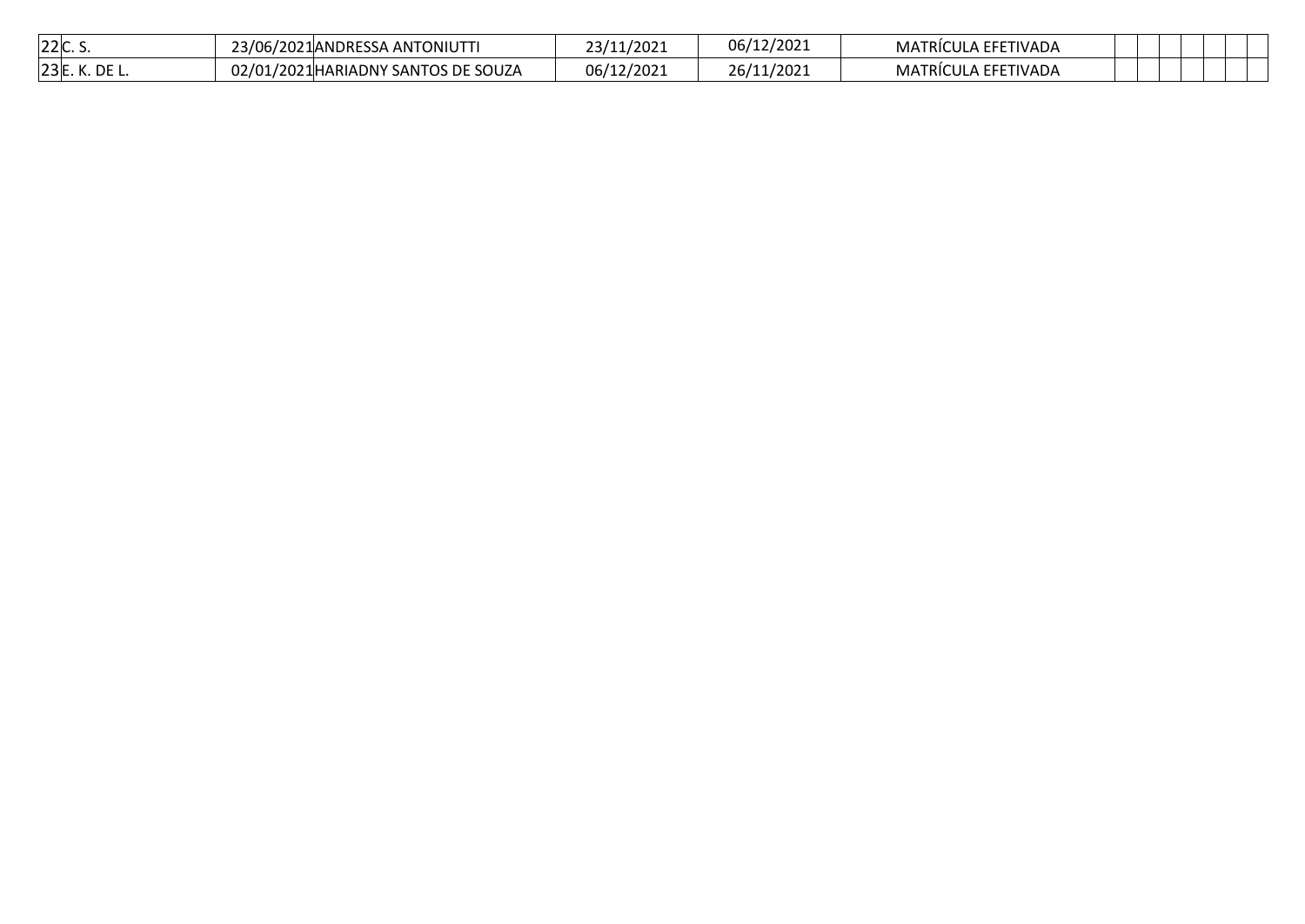| <b>CRECHE B</b>                                                   |                                                                          |                                    |                             |            |                               |  |  |  |  |  |  |  |
|-------------------------------------------------------------------|--------------------------------------------------------------------------|------------------------------------|-----------------------------|------------|-------------------------------|--|--|--|--|--|--|--|
|                                                                   |                                                                          |                                    |                             |            |                               |  |  |  |  |  |  |  |
|                                                                   |                                                                          |                                    | <b>LISTA GERAL</b>          |            |                               |  |  |  |  |  |  |  |
|                                                                   |                                                                          | <b>MATERNAL I</b>                  |                             |            |                               |  |  |  |  |  |  |  |
|                                                                   |                                                                          |                                    | 1 ANO A 1 ANO E CINCO MESES |            |                               |  |  |  |  |  |  |  |
|                                                                   | <b>DATA CONTATO</b><br><b>DATA NASCIMENTO</b><br><b>DATA DO CADASTRO</b> |                                    |                             |            |                               |  |  |  |  |  |  |  |
| NOME DA MÃE<br><b>OBSERVAÇÕES</b><br><b>NOME DA CRIANÇA</b><br>Nº |                                                                          |                                    |                             |            |                               |  |  |  |  |  |  |  |
| $1$ M.T.D.                                                        | 22/10/2020                                                               | <b>ANGELICA SABEDOT DOICHMANN</b>  | 25/08/2021                  | 26/11/2021 | MATRÍCULA EFETIVADA           |  |  |  |  |  |  |  |
| . M. DOS S. V.<br>$\overline{2}$                                  | 21/09/2020                                                               | MAYARA DOS SANTOS VALÕES           | 30/08/2021                  | 06/12/2021 | MATRÍCULA EFETIVADA           |  |  |  |  |  |  |  |
| 3<br>J. DE C.                                                     | 01/10/2020                                                               | <b>JESSICA CARANHATO FERREIRA</b>  | 01/09/2021                  | 26/11/2021 | MATRÍCULA EFETIVADA           |  |  |  |  |  |  |  |
| 4 $\,$ S.F.J.                                                     | 19/11/2020                                                               | <b>DANICA PIERRE</b>               | 10/09/2021                  | 06/12/2021 | NÃO LOCALIZADA                |  |  |  |  |  |  |  |
| $5$ D. S.                                                         | 02/11/2020                                                               | <b>JUDITH GEDEON</b>               | 10/09/2021                  | 06/12/2021 | NÃO LOCALIZADA                |  |  |  |  |  |  |  |
| $6$ L. J. DOS S.                                                  | 10/07/2020                                                               | <b>FRANCIELE DE OLIVEIRA</b>       | 04/10/2021                  | 06/12/2021 | MATRÍCULA EFETIVADA           |  |  |  |  |  |  |  |
| $7$ E.R.F.                                                        | 01/09/2020                                                               | <b>RAQUEL NEVES</b>                | 20/10/2021                  | 06/12/2021 | <b>MATRÍCULA EFETIVADA</b>    |  |  |  |  |  |  |  |
| 8<br>L. A. B.                                                     | 25/09/2020                                                               | <b>KELI V. DOS S. CALDEROLI</b>    | 21/10/2021                  | 06/12/2021 | <b>MATRÍCULA EFETIVADA</b>    |  |  |  |  |  |  |  |
| 9<br>A. T. M. DA S.                                               | 16/09/2020                                                               | <b>ROSELI RODRIGUES DE QUEIROS</b> | 25/10/2021                  | 06/12/2021 | MATRÍCULA EFETIVADA           |  |  |  |  |  |  |  |
| 10 M. T. DOS S. R.                                                | 20/08/2020                                                               | <b>LUCIANE TORRES DOS SANTOS</b>   | 03/11/2021                  | 06/12/2021 | <b>MATRÍCULA EFETIVADA</b>    |  |  |  |  |  |  |  |
| 11 E.G.B.                                                         | 25/11/2020                                                               | <b>CLAUDINEIA CARNEIRO</b>         | 16/11/2021                  | 06/12/2021 | RECUSOU A VAGA                |  |  |  |  |  |  |  |
| 12 $B. U.$                                                        | 01/11/2020                                                               | ANA FLAVIA DE ALMEIDA LEMPEK       | 16/11/2021                  | 06/12/2021 | <b>MATRÍCULA EFETIVADA</b>    |  |  |  |  |  |  |  |
| 13 H. G. R.                                                       | 08/09/2020                                                               | TAINARA GONÇALVES DE P. GAIO       | 24/11/2021                  | 06/12/2021 | NÃO COMPARECEU PARA MATRÍCULA |  |  |  |  |  |  |  |
| 14 L. L. M. DE M.                                                 | 14/11/2020                                                               | <b>AMANDA MINOSSO</b>              | 24/11/2021                  | 06/12/2021 | MATRÍCULA EFETIVADA           |  |  |  |  |  |  |  |
| 15   I.S. DE A.                                                   | 08/07/2020                                                               | PATRICIA CAROLINA LOPES NEVES      | 25/11/2021                  | 06/12/2021 | MATRÍCULA EFETIVADA           |  |  |  |  |  |  |  |
| 16 M. J. DE O.                                                    | 15/07/2020                                                               | MARILEI DE F. M. DE OLIVEIRA       | 26/11/2021                  | 06/12/2021 | MATRÍCULA EFETIVADA           |  |  |  |  |  |  |  |
| 17 $L. V. P.$                                                     | 04/09/2020                                                               | <b>GICELI SALETE VEBER</b>         | 26/11/2021                  | 06/12/2021 | NÃO COMPARECEU PARA MATRÍCULA |  |  |  |  |  |  |  |
| 18 P.F.C.                                                         | 11/07/2020                                                               | VANUSA DE CAMARGO PEDROSO          | 29/11/2021                  | 06/12/2021 | MATRÍCULA EFETIVADA           |  |  |  |  |  |  |  |
| 19 H.S.B.D.                                                       | 18/09/2020                                                               | <b>SIMARA STEINICK</b>             | 29/11/2021                  | 06/12/2021 | MATRÍCULA EFETIVADA           |  |  |  |  |  |  |  |

#### **CRITÉRIOS PRIORITÁRIOS**

1 - FAMÍLIA EM QUE PAI E MÃE OU RESPONSÁVEL LEGAL TRABALHEM O DIA TODO, NA ORDEM DA MENOR PARA MAIOR RENDA FAMILIAR, COMBINADO COM A PRESENÇA DE ALGUMA NECESSIDADE ESPECIAL

2 - FAMÍLIA EM QUE PAI E MÃE OU RESPONSÁVEL LEGAL TRABALHEM O DIA TODO, NA ORDEM DA MENOR PARA MAIOR RENDA FAMILIAR, COMBINADO COM A SITUAÇÃO MONOPARENTAL

3 - FAMÍLIA EM QUE PAI E MÃE OU RESPONSÁVEL LEGAL TRABALHEM O DIA TODO, NA ORDEM DA MENOR PARA MAIOR RENDA FAMILIAR, COMBINADO COM A SITUAÇÃO DE USUÁRIO DE ALGUM PROGRAMA SOCIAL

4 - FAMÍLIA EM QUE PAI E MÃE OU RESPONSÁVEL LEGAL TRABALHEM O DIA TODO, NA ORDEM DA MENOR PARA MAIOR RENDA FAMILIAR

5 - CRIANÇA PORTADORA DE DEFICIÊNCIA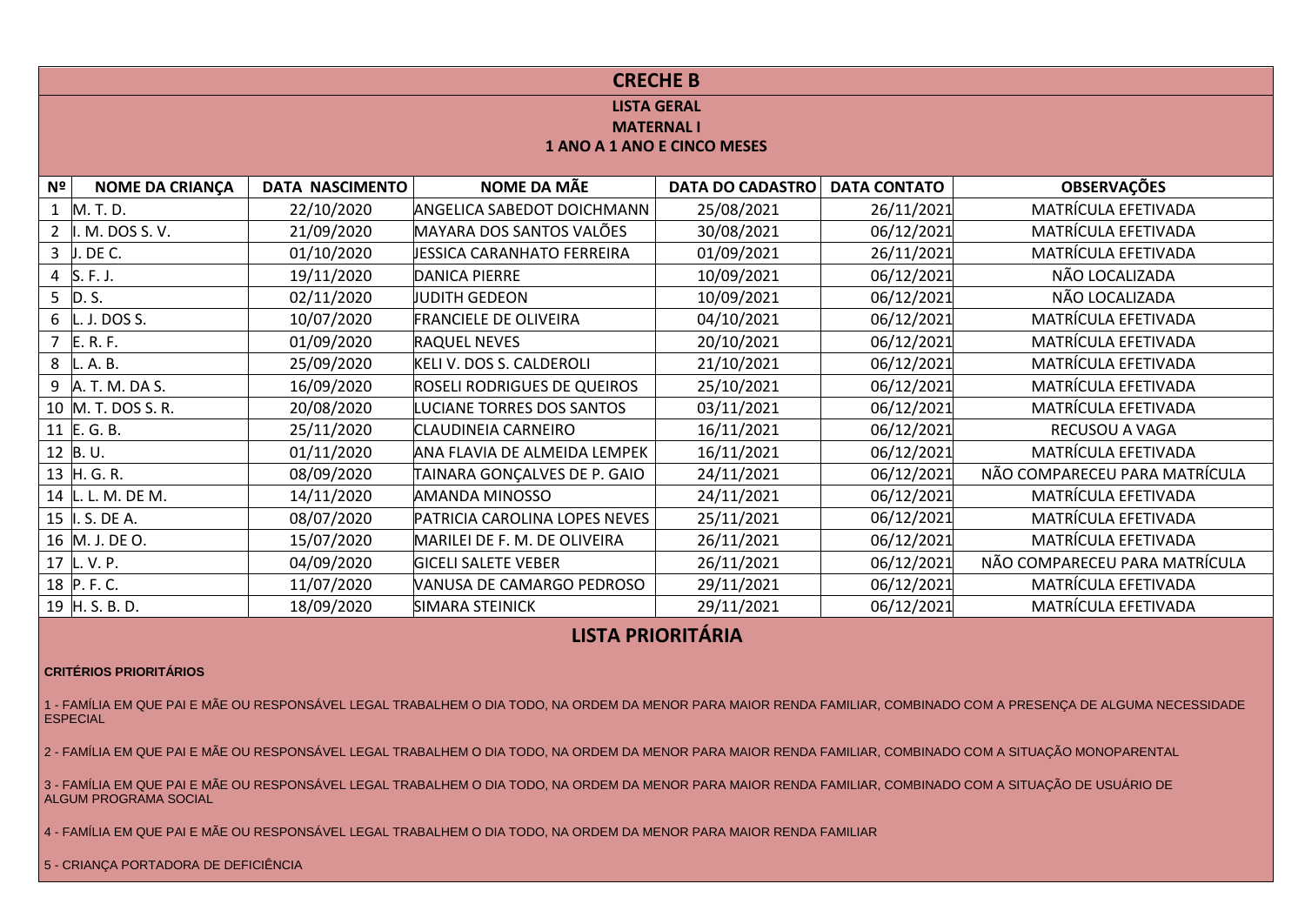## 6 - FAMÍLIA E CRIANÇAS BENEFICIÁRIAS DE PROGRAMAS SOCIAIS

| <b>NOME CRIANÇA</b><br>Nº | DATA NASC. | <b>NOME DA MÃE</b>              | <b>DATA CADASTRO</b> | <b>DATA CONTATO</b> | <b>OBSERVAÇÕES</b>            |  | 1 2 3 4 |    | 5 6 7 |
|---------------------------|------------|---------------------------------|----------------------|---------------------|-------------------------------|--|---------|----|-------|
| 1 M. T. DOS S. R.         | 20/08/2020 | LUCIANE T. DOS SANTOS           | 03/11/2021           | 06/12/2021          | MATRÍCULA EFETIVADA           |  |         |    |       |
| 2 P.F.C.                  | 11/07/2020 | VANUSA DE . PEDROSO             | 29/11/2021           | 06/12/2021          | MATRÍCULA EFETIVADA           |  |         |    |       |
| $3$ E.R.F.                | 01/09/2020 | <b>RAQUEL NEVES</b>             | 20/10/2021           | 06/12/2021          | MATRÍCULA EFETIVADA           |  |         |    |       |
| 4  . M. DOS S. V.         | 21/09/2020 | MAYARA DOS S. VALÕES            | 30/08/2021           | 06/12/2021          | MATRÍCULA EFETIVADA           |  |         |    |       |
| $5$   S. DE A.            | 08/07/2020 | PATRICIA C. LOPES NEVES         | 25/11/2021           | 06/12/2021          | MATRÍCULA EFETIVADA           |  |         |    |       |
|                           |            | MARILEI DE F. M. DE             |                      |                     |                               |  |         |    |       |
| 6 M. J. DE O.             | 15/07/2020 | <b>OLIVEIRA</b>                 | 26/11/2021           | 06/12/2021          | MATRÍCULA EFETIVADA           |  |         |    |       |
| 7 M.T.D.                  | 22/10/2020 | ANGELICA S. DOICHMANN           | 25/08/2021           | 26/11/2021          | MATRÍCULA EFETIVADA           |  |         | X. |       |
| 8 B.U.                    | 01/11/2020 | ANA FLAVIA DE A. LEMPEK         | 16/11/2021           | 06/12/2021          | MATRÍCULA EFETIVADA           |  |         |    |       |
| 9 A. T. M. DA S.          | 16/09/2020 | ROSELI R. DE QUEIROS            | 25/10/2021           | 06/12/2021          | MATRÍCULA EFETIVADA           |  |         |    |       |
| 10E.G.B.                  | 25/11/2020 | <b>CLAUDINEIA CARNEIRO</b>      | 16/11/2021           | 06/12/2021          | RECUSOU A VAGA                |  |         |    |       |
| 11L. L. M. DE M.          | 14/11/2020 | <b>AMANDA MINOSSO</b>           | 24/11/2021           | 06/12/2021          | MATRÍCULA EFETIVADA           |  |         |    |       |
| 12L.A.B.                  | 25/09/2020 | <b>KELI V. DOS S. CALDEROLI</b> | 21/10/2021           | 06/12/2021          | MATRÍCULA EFETIVADA           |  |         |    |       |
| 13J. DE C.                | 01/10/2020 | JESSICA C. FERREIRA             | 01/09/2021           | 26/11/2021          | MATRÍCULA EFETIVADA           |  |         |    |       |
| 14S. F. J.                | 19/11/2020 | <b>DANICA PIERRE</b>            | 10/09/2021           | 06/12/2021          | NÃO LOCALIZADA                |  |         |    |       |
| 15D.S.                    | 02/11/2020 | <b>JUDITH GEDEON</b>            | 10/09/2021           | 06/12/2021          | NÃO LOCALIZADA                |  |         |    |       |
| 16L. J. DOS S.            | 10/07/2020 | <b>FRANCIELE DE OLIVEIRA</b>    | 04/10/2021           | 06/12/2021          | MATRÍCULA EFETIVADA           |  |         |    |       |
| 17H.G.R.                  | 08/09/2020 | TAINARA G. DE P. GAIO           | 24/11/2021           | 06/12/2021          | NÃO COMPARECEU PARA MATRÍCULA |  |         |    |       |
| 18L. V. P.                | 04/09/2020 | <b>GICELI SALETE VEBER</b>      | 26/11/2021           | 06/12/2021          | NÃO COMPARECEU PARA MATRÍCULA |  |         |    |       |
| 19H. S. B. D.             | 18/09/2020 | SIMARA STEINICK                 | 29/11/2021           | 06/12/2021          | MATRÍCULA EFETIVADA           |  |         |    |       |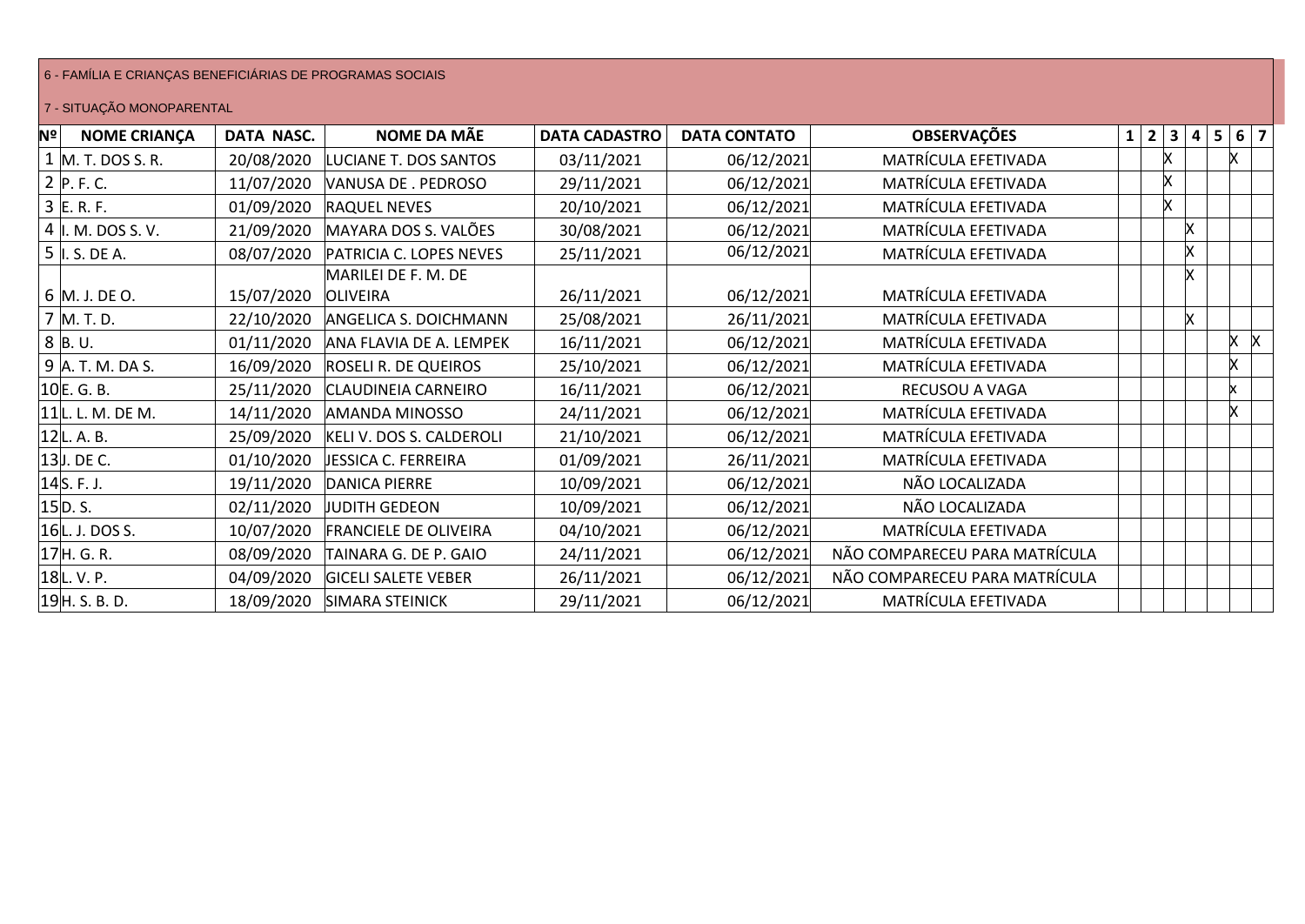|                |                        |                        | <b>CRECHE C</b>                         |                      |                     |                               |
|----------------|------------------------|------------------------|-----------------------------------------|----------------------|---------------------|-------------------------------|
|                |                        |                        | <b>LISTA GERAL</b>                      |                      |                     |                               |
|                |                        |                        | <b>MATERNAL I</b>                       |                      |                     |                               |
|                |                        |                        | 1 ANO E SEIS MESES A 1 ANO E ONZE MESES |                      |                     |                               |
| N <sub>0</sub> | <b>NOME DA CRIANÇA</b> | <b>DATA NASCIMENTO</b> | <b>NOME DA MÃE</b>                      | <b>DATA CADASTRO</b> | <b>DATA CONTATO</b> | <b>OBSERVAÇÕES</b>            |
|                | $1 \;  L. P.$          | 06/02/2020             | <b>ADRIELI PEGORINI</b>                 | 26/07/2021           | 06/12/2021          | MATRÍCULA EFETIVADA           |
| $\overline{2}$ | P. S. C.               | 29/03/2020             | DANIELE SCALIA CONRADI                  | 29/07/2021           | 06/12/2021          | MATRÍCULA EFETIVADA           |
|                | 3 A. P. F.             | 08/05/2020             | <b>TAGIANE PICCOLI FARIAS</b>           | 20/08/2021           | 06/12/2021          | MATRÍCULA EFETIVADA           |
|                | 4 A.R.DAR.             | 23/03/2020             | TIELI DAIANA DOS SANTOS AVILA           | 23/08/2021           | 06/12/2021          | MATRÍCULA EFETIVADA           |
|                | 5 M. T. DA S. H.       | 16/04/2020             | CARLA CRISTIANE DA SILVA                | 05/10/2021           | 06/12/2021          | MATRÍCULA EFETIVADA           |
|                | 6 A.P.                 | 01/06/2020             | DAIANA DA SILVA                         | 05/10/2021           | 06/12/2021          | MATRÍCULA EFETIVADA           |
|                | 7 V. B. F. V. DA S.    | 03/01/2020             | MARIA LUIZA BORN F. DE PAULA            | 08/10/2021           | 06/12/2021          | MATRÍCULA EFETIVADA           |
|                | 8 $\vert$ L. G.        | 12/05/2020             | DAIANE FERRASSO                         | 15/09/2021           | 06/12/2021          | MATRÍCULA EFETIVADA           |
|                | $9$ L. F. DA L.        | 08/04/2020             | <b>ADAIANE FREITAS DA LUZ</b>           | 25/10/2021           | 06/12/2021          | MATRÍCULA EFETIVADA           |
|                | 10 D.D.B.              | 11/02/2020             | <b>ALEXSSANDRA NEVES</b>                | 03/11/2021           | 06/12/2021          | MATRÍCULA EFETIVADA           |
|                | 11 B.T.L.              | 11/03/2020             | BRUNA CAROLINE GONÇALVES TUSSI          | 17/11/2021           | 06/12/2021          | MATRÍCULA EFETIVADA           |
|                | 12 S.S.                | 06/05/2020             | <b>ANDRESSA ANTONIUTTI</b>              | 23/11/2021           | 06/12/2021          | MATRÍCULA EFETIVADA           |
|                | 13 M.B.                | 02/06/2020             | <b>MARIA LUIZA ROBETTI</b>              | 24/11/2021           | 06/12/2021          | MATRÍCULA EFETIVADA           |
|                | 14 L.D.F.              | 25/03/2020             | <b>FERNANDA DAICZMAN</b>                | 25/11/2021           | 06/12/2021          | MATRÍCULA EFETIVADA           |
|                | 15 E.V. DE A.          | 16/06/2020             | JANETE D AVILLA                         | 02/12/2021           | 06/12/2021          | MATRÍCULA EFETIVADA           |
|                | 16 A. M. F.            | 24/04/2020             | <b>ELIANE MOREIRA</b>                   | 03/12/2021           | 06/12/2021          | NÃO COMPARECEU PARA MATRÍCULA |
| 17             | l. T.                  | 04/03/2020             | MIRIAN ALVES BATISTA                    | 03/12/2021           | 06/12/2021          | MATRÍCULA EFETIVADA           |
|                | 18 M.C.D.              | 29/04/2020             | <b>SCHEILA RINALDI</b>                  | 06/12/2021           | 06/12/2021          | NÃO RESIDE MAIS NO MUNICÍPIO  |

### **CRITÉRIOS PRIORITÁRIOS**

1 - FAMÍLIA EM QUE PAI E MÃE OU RESPONSÁVEL LEGAL TRABALHEM O DIA TODO, NA ORDEM DA MENOR PARA MAIOR RENDA FAMILIAR, COMBINADO COM A PRESENÇA DE ALGUMA NECESSIDADE **ESPECIAL** 

2 - FAMÍLIA EM QUE PAI E MÃE OU RESPONSÁVEL LEGAL TRABALHEM O DIA TODO, NA ORDEM DA MENOR PARA MAIOR RENDA FAMILIAR, COMBINADO COM A SITUAÇÃO MONOPARENTAL

3 - FAMÍLIA EM QUE PAI E MÃE OU RESPONSÁVEL LEGAL TRABALHEM O DIA TODO, NA ORDEM DA MENOR PARA MAIOR RENDA FAMILIAR, COMBINADO COM A SITUAÇÃO DE USUÁRIO DE ALGUM PROGRAMA SOCIAL

4 - FAMÍLIA EM QUE PAI E MÃE OU RESPONSÁVEL LEGAL TRABALHEM O DIA TODO, NA ORDEM DA MENOR PARA MAIOR RENDA FAMILIAR

5 - CRIANÇA PORTADORA DE DEFICIÊNCIA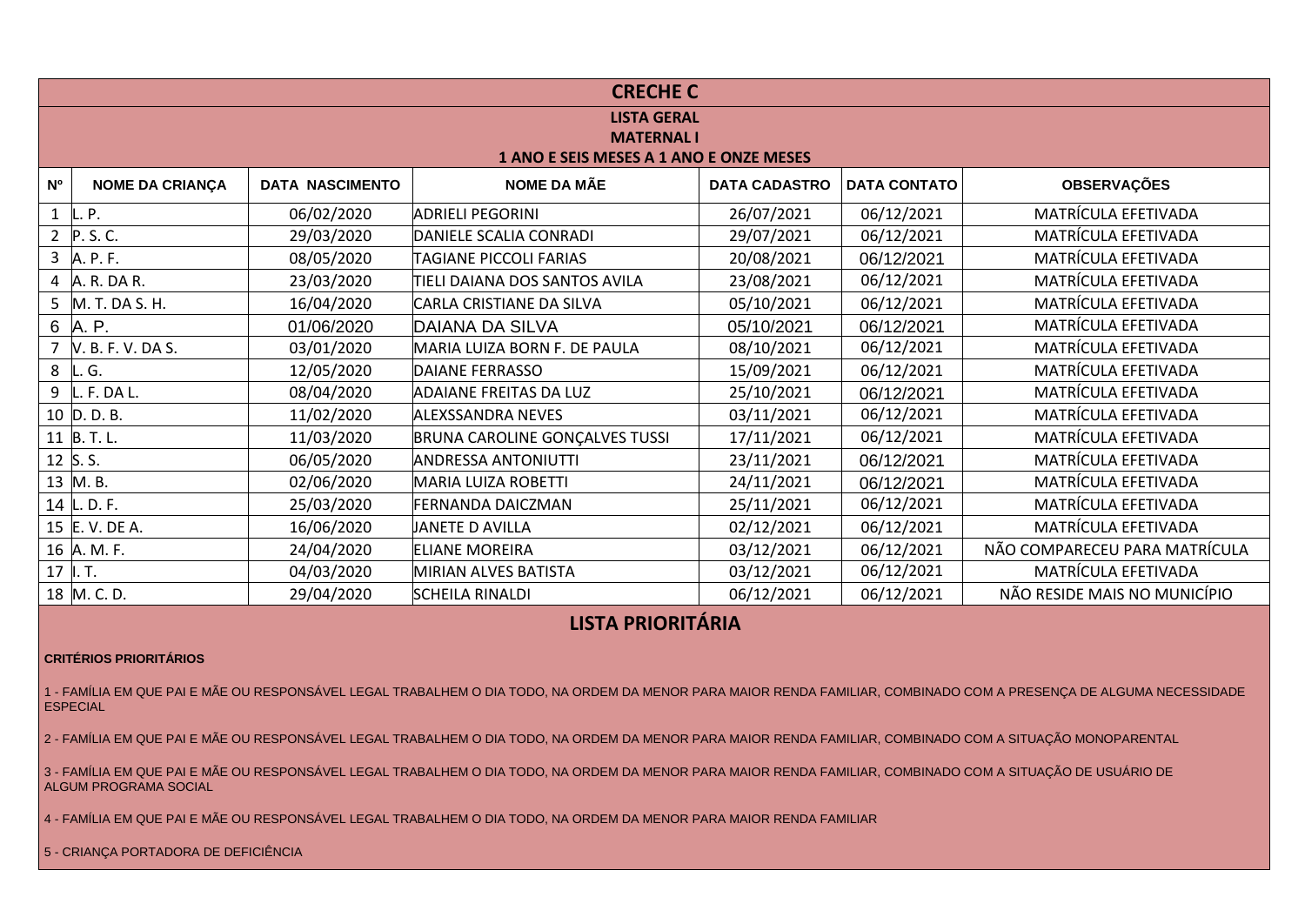## 6 - FAMÍLIA E CRIANÇAS BENEFICIÁRIAS DE PROGRAMAS SOCIAIS

| Nº | <b>NOME DA CRIANÇA</b>   | <b>DATA NASCIMENTO</b> | <b>NOME DA MÃE</b>              | <b>DATA CADASTRO</b> | <b>DATA CONTATO</b> | <b>OBSERVAÇÕES</b>            | $1 \mid 2 \mid 3$ |   | $\overline{\mathbf{4}}$ | 5 <sup>1</sup> | $6 \mid 7$ |
|----|--------------------------|------------------------|---------------------------------|----------------------|---------------------|-------------------------------|-------------------|---|-------------------------|----------------|------------|
|    | $1$ L. F. DA L.          | 08/04/2020             | <b>ADAIANE FREITAS DA LUZ</b>   | 25/10/2021           | 06/12/2021          | MATRÍCULA EFETIVADA           |                   |   |                         |                |            |
|    | 2 V. B. F. V. DA S.      | 03/01/2020             | MARIA LUIZA BORN F. DE PAULA    | 08/10/2021           | 06/12/2021          | MATRÍCULA EFETIVADA           |                   | х |                         |                |            |
|    | 3 A. R. DA R.            | 23/03/2020             | TIELI DAIANA DOS SANTOS AVILA   | 23/08/2021           | 06/12/2021          | MATRÍCULA EFETIVADA           |                   |   |                         |                |            |
|    | 4 $\vert B. T. L. \vert$ | 11/03/2020             | <b>BRUNA CAROLINE G. TUSSI</b>  | 17/11/2021           | 06/12/2021          | MATRÍCULA EFETIVADA           |                   |   |                         |                |            |
|    | 5 A. P. F.               | 08/05/2020             | <b>TAGIANE PICCOLI FARIAS</b>   | 20/08/2021           | 06/12/2021          | MATRÍCULA EFETIVADA           |                   |   |                         |                |            |
|    | 6 M.B.                   | 02/06/2020             | <b>MARIA LUIZA ROBETTI</b>      | 24/11/2021           | 06/12/2021          | MATRÍCULA EFETIVADA           |                   |   |                         |                |            |
|    | L. P.                    | 06/02/2020             | <b>ADRIELI PEGORINI</b>         | 26/07/2021           | 06/12/2021          | MATRÍCULA EFETIVADA           |                   |   |                         |                |            |
|    | 8 P.S.C.                 | 29/03/2020             | DANIELE SCALIA CONRADI          | 29/07/2021           | 06/12/2021          | MATRÍCULA EFETIVADA           |                   |   |                         |                |            |
|    | 9 M. T. DA S. H.         | 16/04/2020             | <b>CARLA CRISTIANE DA SILVA</b> | 05/10/2021           | 06/12/2021          | MATRÍCULA EFETIVADA           |                   |   |                         |                |            |
|    | 10 A. P.                 | 01/06/2020             | DAIANA DA SILVA                 | 05/10/2021           | 06/12/2021          | MATRÍCULA EFETIVADA           |                   |   |                         |                |            |
|    | 11 L.G.                  | 12/05/2020             | DAIANE FERRASSO                 | 15/09/2021           | 06/12/2021          | MATRÍCULA EFETIVADA           |                   |   |                         |                |            |
|    | 12 $D. D. B.$            | 11/02/2020             | <b>ALEXSSANDRA NEVES</b>        | 03/11/2021           | 06/12/2021          | MATRÍCULA EFETIVADA           |                   |   |                         |                |            |
|    | 13 $\,$ S. S.            | 06/05/2020             | <b>ANDRESSA ANTONIUTTI</b>      | 23/11/2021           | 06/12/2021          | MATRÍCULA EFETIVADA           |                   |   |                         |                |            |
|    | 14 L. D. F.              | 25/03/2020             | FERNANDA DAICZMAN               | 25/11/2021           | 06/12/2021          | MATRÍCULA EFETIVADA           |                   |   |                         |                |            |
|    | 15 E.V. DE A.            | 16/06/2020             | JANETE D AVILLA                 | 02/12/2021           | 06/12/2021          | MATRÍCULA EFETIVADA           |                   |   |                         |                |            |
|    | 16 A. M. F.              | 24/04/2020             | <b>ELIANE MOREIRA</b>           | 03/12/2021           | 06/12/2021          | NÃO COMPARECEU PARA MATRÍCULA |                   |   |                         |                |            |
|    | $17$   T.                | 04/03/2020             | <b>MIRIAN ALVES BATISTA</b>     | 03/12/2021           | 06/12/2021          | MATRÍCULA EFETIVADA           |                   |   |                         |                |            |
|    | 18 M.C.D.                | 29/04/2020             | <b>SCHEILA RINALDI</b>          | 06/12/2021           | 06/12/2021          | NÃO RESIDE MAIS NO MUNICÍPIO  |                   |   |                         |                |            |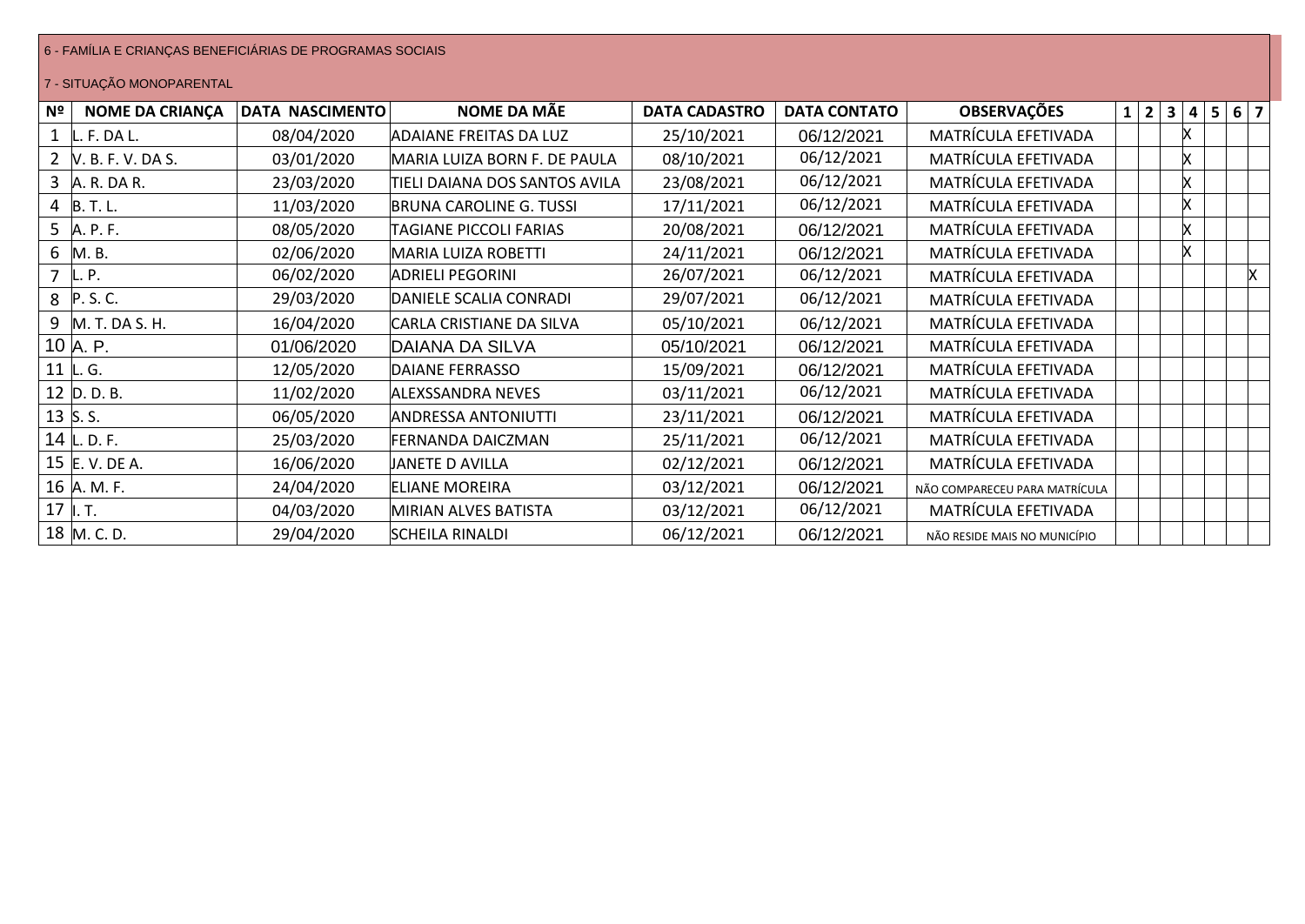| <b>CRECHED</b>                                                                                                                                                                         |                                                                                                                                                   |            |                              |                                          |            |                     |  |  |  |  |  |  |
|----------------------------------------------------------------------------------------------------------------------------------------------------------------------------------------|---------------------------------------------------------------------------------------------------------------------------------------------------|------------|------------------------------|------------------------------------------|------------|---------------------|--|--|--|--|--|--|
|                                                                                                                                                                                        |                                                                                                                                                   |            |                              | <b>LISTA GERAL</b><br><b>MATERNAL II</b> |            |                     |  |  |  |  |  |  |
|                                                                                                                                                                                        | <b>2 ANOS A 2 ANOS E CINCO MESES</b>                                                                                                              |            |                              |                                          |            |                     |  |  |  |  |  |  |
|                                                                                                                                                                                        | NOME DA MÃE<br><b>OBSERVAÇÕES</b><br><b>NOME DA CRIANÇA</b><br><b>DATA NASC.</b><br>N <sup>o</sup><br><b>DATA CADASTRO</b><br><b>DATA CONTATO</b> |            |                              |                                          |            |                     |  |  |  |  |  |  |
|                                                                                                                                                                                        | 1 A. T. M. DA S.<br>17/09/2019<br><b>ROSELI RODRIGUES DE QUEIROZ</b><br>18/12/2020<br>06/12/2021<br><b>MATRÍCULA EFETIVADA</b>                    |            |                              |                                          |            |                     |  |  |  |  |  |  |
|                                                                                                                                                                                        | 2 D. M. DE L.<br>12/08/2019<br>DAIARA PEDROSO MATUCHAK<br>11/09/2020<br>03/12/2021<br>MATRÍCULA EFETIVADA                                         |            |                              |                                          |            |                     |  |  |  |  |  |  |
|                                                                                                                                                                                        | 3 M. H. B. S.<br>JOSIELE FERREIRA BRANDÃO<br>15/08/2019<br>07/04/2021<br>06/12/2021<br><b>RECUSOU A VAGA</b>                                      |            |                              |                                          |            |                     |  |  |  |  |  |  |
|                                                                                                                                                                                        | 4 H. DE C. H.                                                                                                                                     | 18/07/2019 | DAIANE PRICILA DE CARVALHO   | 26/07/2021                               | 03/12/2021 | MATRÍCULA EFETIVADA |  |  |  |  |  |  |
|                                                                                                                                                                                        | 5 M. H. C.                                                                                                                                        | 16/07/2019 | MARTA NOELI CORREIA CHRISPIM | 01/12/2021                               | 03/12/2021 | MATRÍCULA EFETIVADA |  |  |  |  |  |  |
|                                                                                                                                                                                        |                                                                                                                                                   |            |                              | <b>LISTA PRIORITÁRIA</b>                 |            |                     |  |  |  |  |  |  |
|                                                                                                                                                                                        | <b>CRITÉRIOS PRIORITÁRIOS</b>                                                                                                                     |            |                              |                                          |            |                     |  |  |  |  |  |  |
| 1 - FAMÍLIA EM QUE PAI E MÃE OU RESPONSÁVEL LEGAL TRABALHEM O DIA TODO, NA ORDEM DA MENOR PARA MAIOR RENDA FAMILIAR, COMBINADO COM A PRESENÇA DE ALGUMA NECESSIDADE<br><b>ESPECIAL</b> |                                                                                                                                                   |            |                              |                                          |            |                     |  |  |  |  |  |  |
| 2 - FAMÍLIA EM QUE PAI E MÃE OU RESPONSÁVEL LEGAL TRABALHEM O DIA TODO, NA ORDEM DA MENOR PARA MAIOR RENDA FAMILIAR, COMBINADO COM A SITUAÇÃO MONOPARENTAL                             |                                                                                                                                                   |            |                              |                                          |            |                     |  |  |  |  |  |  |
| 3 - FAMÍLIA EM QUE PAI E MÃE OU RESPONSÁVEL LEGAL TRABALHEM O DIA TODO, NA ORDEM DA MENOR PARA MAIOR RENDA FAMILIAR, COMBINADO COM A SITUAÇÃO DE USUÁRIO DE<br>ALGUM PROGRAMA SOCIAL   |                                                                                                                                                   |            |                              |                                          |            |                     |  |  |  |  |  |  |

4 - FAMÍLIA EM QUE PAI E MÃE OU RESPONSÁVEL LEGAL TRABALHEM O DIA TODO, NA ORDEM DA MENOR PARA MAIOR RENDA FAMILIAR

5 - CRIANÇA PORTADORA DE DEFICIÊNCIA

6 - FAMÍLIA E CRIANÇAS BENEFICIÁRIAS DE PROGRAMAS SOCIAIS

| Nº | <b>NOME CRIANÇA</b> | DATA NASC. | NOME DA MÃE                        | <b>DATA CADASTRO</b> | <b>DATA CONTATO</b> | <b>OBSERVAÇÕES</b>  |  | 1 2 3 4 |  | 5   6   7 |  |
|----|---------------------|------------|------------------------------------|----------------------|---------------------|---------------------|--|---------|--|-----------|--|
|    | $1$ M. H. B. S.     | 15/08/2019 | JOSIELE FERREIRA BRANDÃO           | 07/04/2021           | 06/12/2021          | RECUSOU A VAGA      |  |         |  |           |  |
|    | 2 A. T. M. DA S.    | 17/09/2019 | <b>ROSELI RODRIGUES DE QUEIROZ</b> | 18/12/2020           | 06/12/2021          | MATRÍCULA EFETIVADA |  |         |  |           |  |
|    | 3 D. M. DE L.       | 12/08/2019 | DAIARA PEDROSO MATUCHAK            | 11/09/2020           | 03/12/2021          | MATRÍCULA EFETIVADA |  |         |  |           |  |
|    | 4 H. DE C. H.       | 18/07/2019 | DAIANE PRICILA DE CARVALHO         | 26/07/2021           | 03/12/2021          | MATRÍCULA EFETIVADA |  |         |  |           |  |
|    | $5$ M. H. C.        | 16/07/2019 | MARTA NOELI CORREIA CHRISPIM       | 01/12/2021           | 03/12/2021          | MATRÍCULA EFETIVADA |  |         |  |           |  |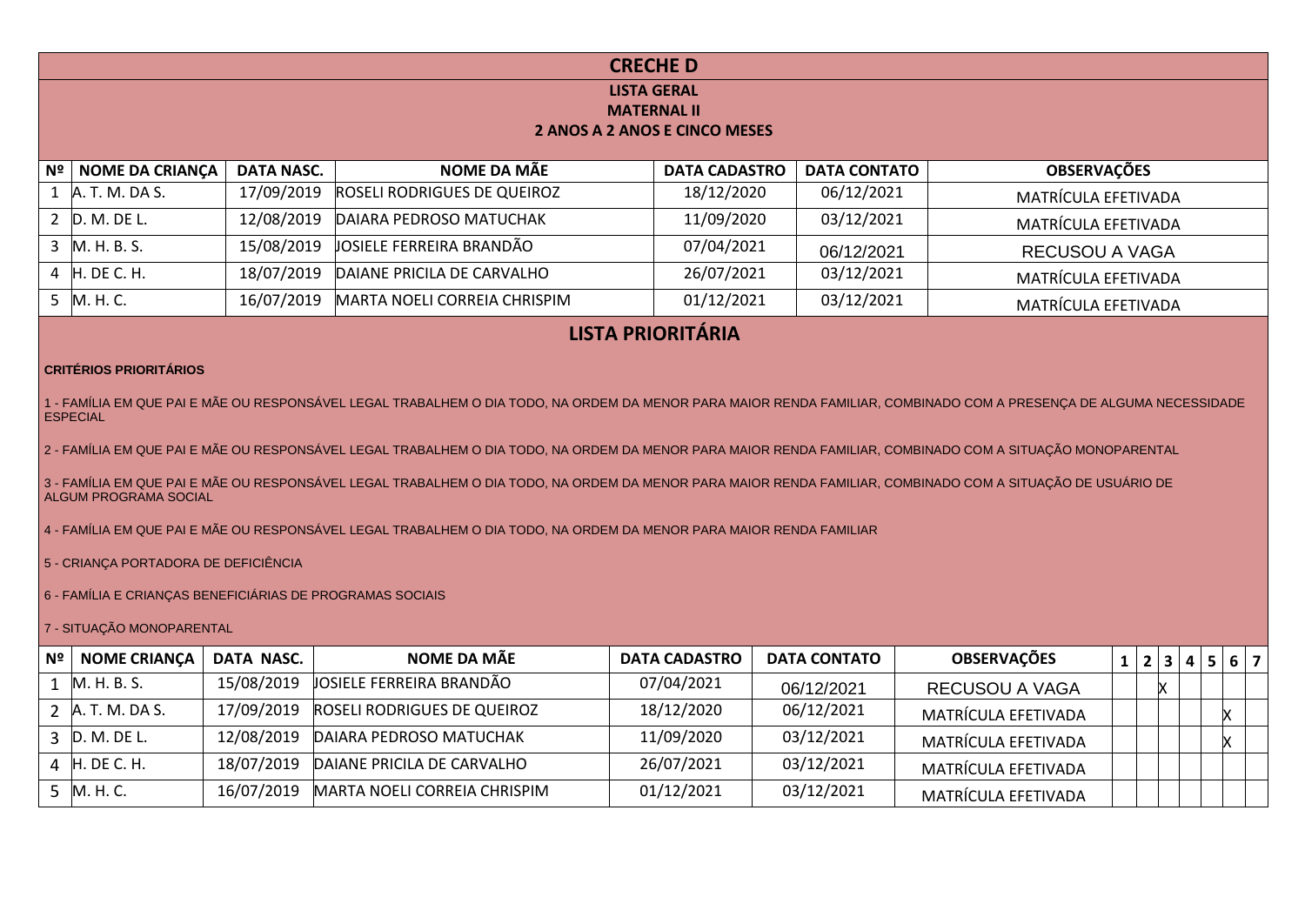|                |                                                                                                                                     |            |                                   | <b>CRECHE E</b>                                    |            |                            |  |  |  |  |  |
|----------------|-------------------------------------------------------------------------------------------------------------------------------------|------------|-----------------------------------|----------------------------------------------------|------------|----------------------------|--|--|--|--|--|
|                |                                                                                                                                     |            |                                   | <b>LISTA GERAL</b>                                 |            |                            |  |  |  |  |  |
|                |                                                                                                                                     |            |                                   | <b>MATERNAL II</b><br>2 ANOS E SEIS MESES A 3 ANOS |            |                            |  |  |  |  |  |
|                |                                                                                                                                     |            |                                   |                                                    |            |                            |  |  |  |  |  |
| Nº             | <b>OBSERVAÇÕES</b><br><b>NOME DA MÃE</b><br><b>NOME CRIANÇA</b><br><b>DATA NASC.</b><br><b>DATA CADASTRO</b><br><b>DATA CONTATO</b> |            |                                   |                                                    |            |                            |  |  |  |  |  |
|                | 1 E.V. DE C. L.                                                                                                                     | 24/04/2019 | KARLA CRISTINA DE CAMPOS          | 28/11/2019                                         | 06/12/2021 | NÃO LOCALIZADA             |  |  |  |  |  |
| $2^{\circ}$    | A. B. L.                                                                                                                            | 29/05/2019 | <b>ANGELICA THAIS BATISTUS</b>    | 28/11/2019                                         | 03/12/2021 | MATRÍCULA EFETIVADA        |  |  |  |  |  |
|                | $3$ H. H. S.                                                                                                                        | 07/04/2019 | <b>EDUARDA ROGELIN</b>            | 02/12/2019                                         | 03/12/2021 | MATRÍCULA EFETIVADA        |  |  |  |  |  |
| $\overline{4}$ | D. L. B. M.                                                                                                                         | 21/04/2019 | <b>ANA THIELE BRUNO PINTO</b>     | 04/12/2019                                         | 03/12/2021 | MATRÍCULA EFETIVADA        |  |  |  |  |  |
|                | 5 A. A. S. DA C.                                                                                                                    | 04/06/2019 | KEILA MARIA DA CONCEIÇÃO RIBEIRO  | 06/12/2019                                         | 06/12/2021 | NÃO LOCALIZADA             |  |  |  |  |  |
|                | 6 J. M. DE O.                                                                                                                       | 26/04/2019 | JOSEANE DE SOUZA M. DE OLIVEIRA   | 13/12/2019                                         | 03/12/2021 | RECUSOU A VAGA             |  |  |  |  |  |
|                | 7 A. L. DA S.                                                                                                                       | 10/04/2019 | <b>DEBORA TAIS DA SILVA</b>       | 27/01/2020                                         | 03/12/2021 | MATRÍCULA EFETIVADA        |  |  |  |  |  |
|                | 8 M.V.B.                                                                                                                            | 10/05/2019 | <b>CRISTIANE SILVA DOS SANTOS</b> | 27/01/2020                                         | 03/12/2021 | MATRÍCULA EFETIVADA        |  |  |  |  |  |
| 9              | L. M. DE A. H.                                                                                                                      | 24/05/2019 | <b>GISELE LIDIA DE ABREU</b>      | 03/02/2020                                         | 03/12/2021 | MATRÍCULA EFETIVADA        |  |  |  |  |  |
|                | 10 V.Z.C.                                                                                                                           | 10/05/2019 | MAIRA KARINA ZAMBONI CONCOLATTO   | 07/02/2020                                         | 03/12/2021 | MATRÍCULA EFETIVADA        |  |  |  |  |  |
|                | 11 C. B. G. DE A.                                                                                                                   | 02/06/2019 | BRUNA GONÇALVES DE ALBUQUERQUE    | 27/11/2020                                         | 03/12/2021 | MATRÍCULA EFETIVADA        |  |  |  |  |  |
|                | 12 H. V. K. DA L.                                                                                                                   | 24/05/2019 | <b>FRANCIELI KRAUSE</b>           | 30/11/2020                                         | 03/12/2021 | MATRÍCULA EFETIVADA        |  |  |  |  |  |
|                | 13 S.F.T.                                                                                                                           | 26/04/2019 | RAQUEL ELOISA SOSA TORRES FABIANE | 01/12/2020                                         | 03/12/2021 | <b>MATRÍCULA EFETIVADA</b> |  |  |  |  |  |
|                | 14 J. E. L. C.                                                                                                                      | 19/06/2019 | KARINE BOENO FERREIRA             | 03/12/2020                                         | 03/12/2021 | MATRÍCULA EFETIVADA        |  |  |  |  |  |
|                | 15 M. L. DE O.                                                                                                                      | 22/04/2019 | JAINE DA SILVA                    | 15/12/2020                                         | 03/12/2021 | <b>MATRÍCULA EFETIVADA</b> |  |  |  |  |  |
|                | 16 G.A.Z.                                                                                                                           | 09/05/2019 | <b>GISELI APARECIDA MACHADO</b>   | 15/12/2020                                         | 03/12/2021 | MATRÍCULA EFETIVADA        |  |  |  |  |  |
|                | 17 B. G. N. F.                                                                                                                      | 14/04/2019 | <b>ANA CAROLINA FLECK</b>         | 17/11/2021                                         | 03/12/2021 | <b>MATRÍCULA EFETIVADA</b> |  |  |  |  |  |
|                | 18 H. P. DA S.                                                                                                                      | 01/04/2019 | <b>MARCIA PEREIRA PAIVA</b>       | 22/11/2021                                         | 03/12/2021 | MATRÍCULA EFETIVADA        |  |  |  |  |  |
|                | 19 M.P.                                                                                                                             | 16/04/2019 | <b>MAIARA FRAGA</b>               | 29/11/2021                                         | 03/12/2021 | MATRÍCULA EFETIVADA        |  |  |  |  |  |

### **CRITÉRIOS PRIORITÁRIOS**

1 - FAMÍLIA EM QUE PAI E MÃE OU RESPONSÁVEL LEGAL TRABALHEM O DIA TODO, NA ORDEM DA MENOR PARA MAIOR RENDA FAMILIAR, COMBINADO COM A PRESENÇA DE ALGUMA NECESSIDADE **ESPECIAL** 

2 - FAMÍLIA EM QUE PAI E MÃE OU RESPONSÁVEL LEGAL TRABALHEM O DIA TODO, NA ORDEM DA MENOR PARA MAIOR RENDA FAMILIAR, COMBINADO COM A SITUAÇÃO MONOPARENTAL

3 - FAMÍLIA EM QUE PAI E MÃE OU RESPONSÁVEL LEGAL TRABALHEM O DIA TODO, NA ORDEM DA MENOR PARA MAIOR RENDA FAMILIAR, COMBINADO COM A SITUAÇÃO DE USUÁRIO DE ALGUM PROGRAMA SOCIAL

4 - FAMÍLIA EM QUE PAI E MÃE OU RESPONSÁVEL LEGAL TRABALHEM O DIA TODO, NA ORDEM DA MENOR PARA MAIOR RENDA FAMILIAR

5 - CRIANÇA PORTADORA DE DEFICIÊNCIA